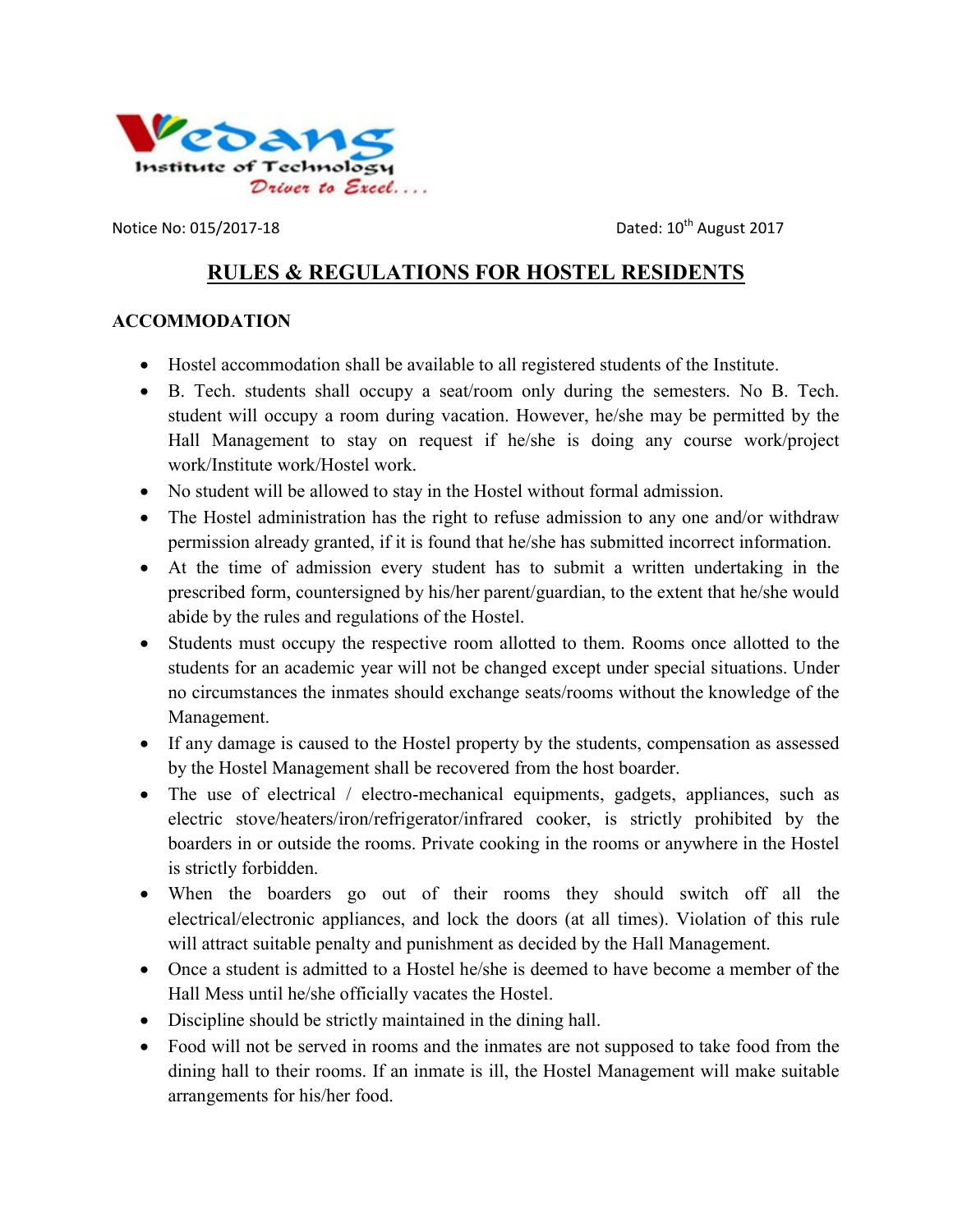• The inmates should not enter the kitchen.

# RAGGING:

- Ragging in any form is banned. Severe punishment, including expulsion from the Hall and the Institute, shall be imposed on any resident if he/she is found to have indulged in ragging.
- Ragging is a cognizable offence. The offender shall also be dealt as per laws of the state.

#### MATTERS RELATED TO TIMING AND ABSENCE FROM HOSTELS

- Students should be present within the Hostel premises .No student is permitted to stay outside the Hostel .Violation of this rule will invite strict disciplinary action on him.
- There will be an attendance check of the students at morning 7AM and evening 7PM.
- If any student wants to go out to the city/town between 6.00 AM and 9.30 PM, excluding the class hours, he/she should submit a filled up prescribed form indicating the time of leaving the Hostel and expected time of return with dates. They should also enter their names in the register kept in the Hostel office for this purpose.
- Except during vacations, residents shall be allowed to go home only if there is a written request for the same from self /parent/guardian citing genuine grounds and consented by Head of the institutions. Going home frequently is not permitted.

# CODE OF CONDUCT

- All residents are required to maintain standards of behavior expected of students of an Institute of National Importance. They are expected to behave courteously and fairly with everyone inside and outside the Hostels and campuses.
- Silence must be observed in the Hostel premises. All unnecessary noises must be avoided.
- Modesty in dress is expected from students.
- All residents are required to produce, whenever asked, their valid identity cards issued to them by the Institute.
- The rooms, common areas and surroundings of the Hostel should be kept clean and hygienic.
- A room is allotted to a student on his/her personal responsibility. He/she must take care of the cleanliness and maintenance of his/her room.
- Residents must also take care of the Hostel and its environment.